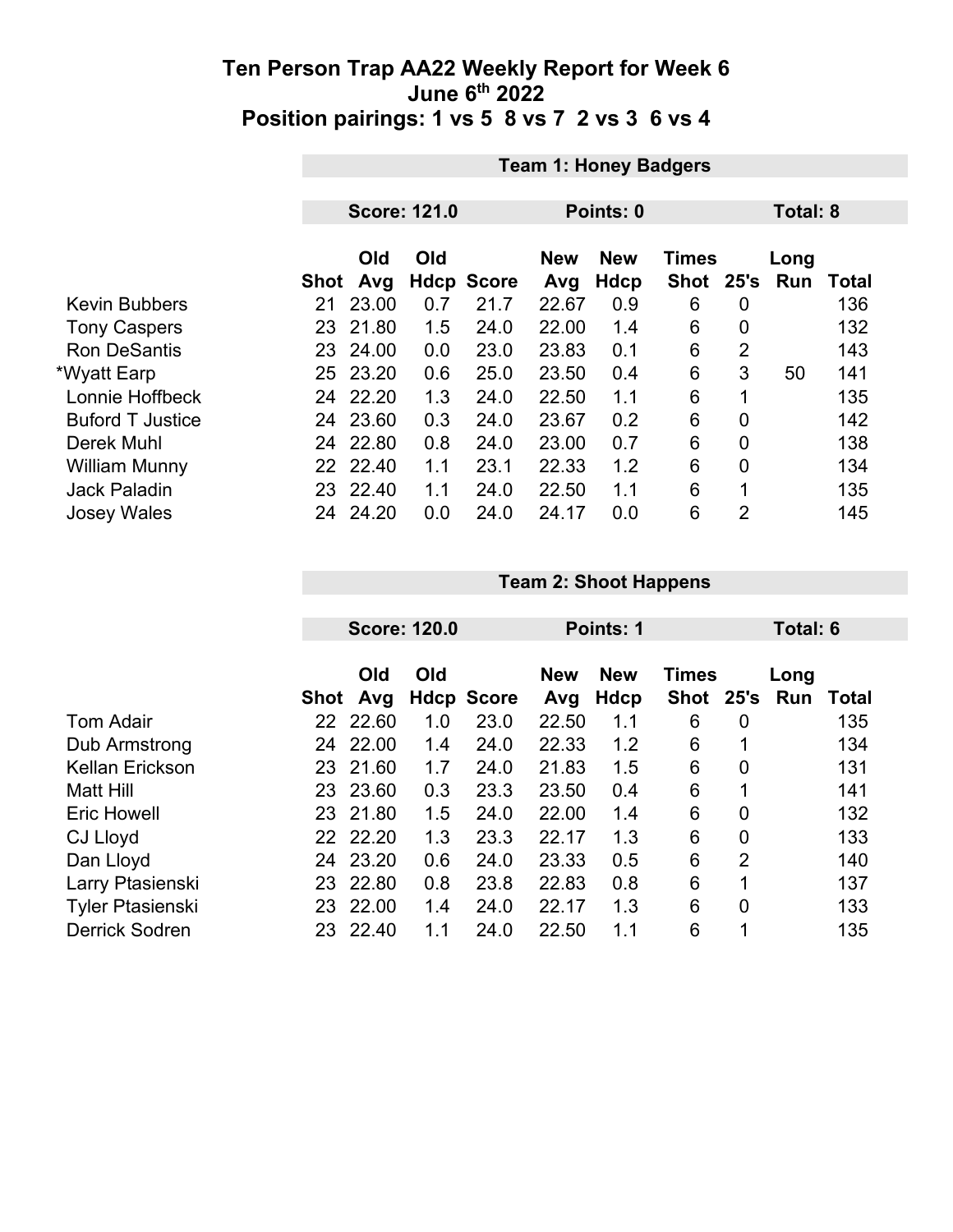|                     |      | <b>Team 3: Dust Bunnies</b> |                     |                   |                   |                           |                           |                |             |              |  |
|---------------------|------|-----------------------------|---------------------|-------------------|-------------------|---------------------------|---------------------------|----------------|-------------|--------------|--|
|                     |      |                             |                     |                   |                   |                           |                           |                |             |              |  |
|                     |      |                             | <b>Score: 120.0</b> |                   |                   | Points: 1                 |                           | Total: 5       |             |              |  |
|                     | Shot | Old<br>Avg                  | Old                 | <b>Hdcp Score</b> | <b>New</b><br>Avg | <b>New</b><br><b>Hdcp</b> | <b>Times</b><br>Shot 25's |                | Long<br>Run | <b>Total</b> |  |
| Jeff Beckman        |      | 22 22.00                    | 1.4                 | 23.4              | 22.00             | 1.4                       | 6                         | 0              |             | 132          |  |
| <b>Ted Brausen</b>  | 19   | 21.40                       | 1.8                 | 20.8              | 21.00             | 2.1                       | 6                         | 0              |             | 126          |  |
| Nick Finberg        | 19   | 22.00                       | 1.4                 | 20.4              | 21.50             | 1.8                       | 6                         | 0              |             | 129          |  |
| <b>Tom Gallion</b>  | 24   | 22.40                       | 1.1                 | 24.0              | 22.67             | 0.9                       | 6                         | $\overline{0}$ |             | 136          |  |
| Dave Isakson        | 24   | 20.60                       | 2.4                 | 24.0              | 21.17             | 2.0                       | 6                         | $\overline{0}$ |             | 127          |  |
| <b>Austin Lux</b>   | 24   | 19.60                       | 3.1                 | 24.0              | 20.33             | 2.6                       | 6                         | 0              |             | 122          |  |
| Craig Lux           | 24   | 23.80                       | 0.1                 | 24.0              | 23.83             | 0.1                       | 6                         | $\overline{2}$ |             | 143          |  |
| <b>Jake Mickley</b> | 24   | 22.20                       | 1.3                 | 24.0              | 22.50             | 1.1                       | 6                         | 0              |             | 135          |  |
| *Shawnone Mickley   |      | 22 23.20                    | 0.6                 | 22.6              | 23.00             | 0.7                       | 6                         | 0              |             | 138          |  |
| Nate Vojtech        |      | 22 23.60                    | 0.3                 | 22.3              | 23.33             | 0.5                       | 6                         | 1              |             | 140          |  |

|                     |      | <b>Score: 121.0</b> |     |                   | Points: 2         |                    |                           |                | Total: 4    |       |  |
|---------------------|------|---------------------|-----|-------------------|-------------------|--------------------|---------------------------|----------------|-------------|-------|--|
|                     | Shot | Old<br>Avg          | Old | <b>Hdcp Score</b> | <b>New</b><br>Avg | <b>New</b><br>Hdcp | <b>Times</b><br>Shot 25's |                | Long<br>Run | Total |  |
| Ron Bloom           | 25   | 22.60               | 1.0 | 25.0              | 23.00             | 0.7                | 6                         | 2              | 50          | 138   |  |
| John Christanson    | 21   | 21.40               | 1.8 | 22.8              | 21.33             | 1.9                | 6                         | 0              |             | 128   |  |
| <b>Jim Dahlin</b>   | 22   | 20.00               | 2.8 | 24.0              | 20.33             | 2.6                | 6                         | 0              |             | 122   |  |
| Craig Eckhoff       | 24   | 23.60               | 0.3 | 24.0              | 23.67             | 0.2                | 6                         | 1              |             | 142   |  |
| *Doug Eckhoff       | 18   | 21.40               | 1.8 | 19.8              | 20.83             | 2.2                | 6                         | 0              |             | 125   |  |
| <b>Steve Meyers</b> | 24   | 21.80               | 1.5 | 24.0              | 22.17             | 1.3                | 6                         | 0              |             | 133   |  |
| <b>Jake Olson</b>   | 23   | 22.00               | 1.4 | 24.0              | 22.17             | 1.3                | 6                         | $\overline{0}$ |             | 133   |  |
| <b>Karl Olson</b>   | 19   | 18.80               | 3.6 | 22.6              | 18.83             | 3.6                | 6                         | $\overline{0}$ |             | 113   |  |
| <b>Scot Poehler</b> | 24   | 21.40               | 1.8 | 24.0              | 21.83             | 1.5                | 6                         | $\overline{0}$ |             | 131   |  |

**Team 4: PVA**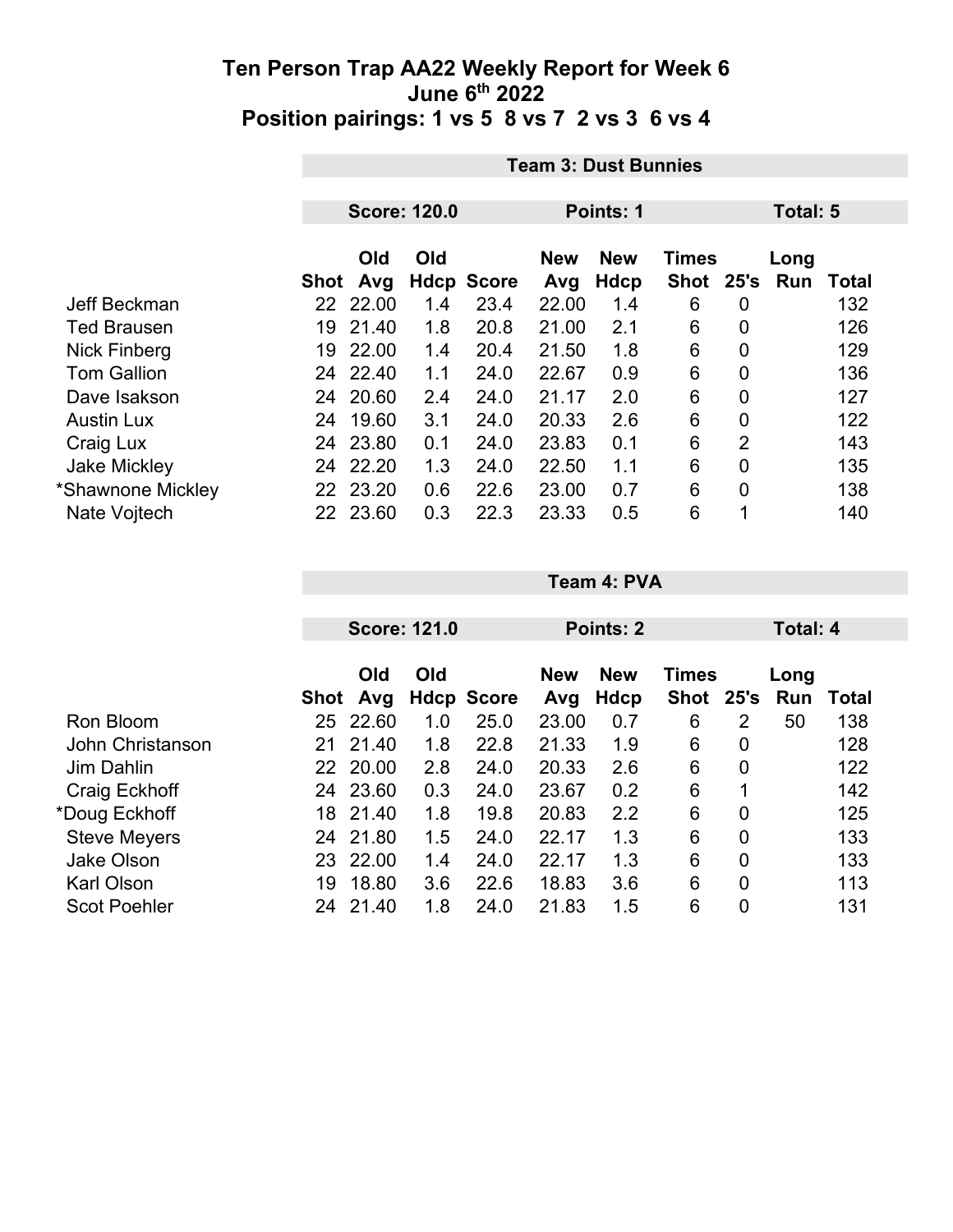|                       | <b>Team 5: Moose Knuckles</b> |                                         |     |                                          |       |             |           |                |          |                |  |  |  |
|-----------------------|-------------------------------|-----------------------------------------|-----|------------------------------------------|-------|-------------|-----------|----------------|----------|----------------|--|--|--|
|                       |                               | <b>Score: 123.0</b><br><b>Points: 2</b> |     |                                          |       |             |           |                | Total: 9 |                |  |  |  |
|                       | Old<br>Old                    |                                         |     | <b>New</b><br><b>New</b><br><b>Times</b> |       |             |           | Long           |          |                |  |  |  |
|                       | Shot                          | Avg                                     |     | <b>Hdcp Score</b>                        | Avg   | <b>Hdcp</b> | Shot 25's |                | Run      | Total          |  |  |  |
| Jon Danielson         | 21                            | 22.40                                   | 1.1 | 22.1                                     | 22.17 | 1.3         | 6         |                |          | 133            |  |  |  |
| <b>Jessie Edwards</b> |                               | 22 23.40                                | 0.4 | 22.4                                     | 23.17 | 0.6         | 6         |                |          | 139            |  |  |  |
| *Scott Gierdal        |                               | 25 23.20                                | 0.6 | 25.0                                     | 23.50 | 0.4         | 6         | 3              | 50       | 141            |  |  |  |
| Matt Jensen           |                               |                                         |     |                                          |       |             | 0         | $\mathbf 0$    |          | 0              |  |  |  |
| Kris Johnson          | 24                            | 24.40                                   | 0.0 | 24.0                                     | 24.33 | 0.0         | 6         | $\overline{2}$ |          | 146            |  |  |  |
| Max Johnson           |                               |                                         |     |                                          |       |             | 0         | $\mathbf 0$    |          | $\overline{0}$ |  |  |  |
| Scott Johnson         |                               | 25 23.40                                | 0.4 | 25.0                                     | 23.67 | 0.2         | 6         | 1              | 25       | 142            |  |  |  |
| <b>Taylor LaHaise</b> | 15                            | 19.20                                   | 3.4 | 18.4                                     | 18.50 | 3.9         | 6         | $\overline{0}$ |          | 111            |  |  |  |
| Dan Robel             | 25                            | 19.60                                   | 3.1 | 25.0                                     | 20.50 | 2.5         | 6         | 1              | 25       | 123            |  |  |  |
| Pete Theopald         | 23                            | 22.20                                   | 1.3 | 24.0                                     | 22.33 | 1.2         | 6         | $\mathbf 0$    |          | 134            |  |  |  |

|                     |      | <b>Score: 120.0</b> |     |                   | Points: 0         |                    |                               |   | Total: 2 |              |  |
|---------------------|------|---------------------|-----|-------------------|-------------------|--------------------|-------------------------------|---|----------|--------------|--|
|                     | Shot | Old<br>Avg          | Old | <b>Hdcp Score</b> | <b>New</b><br>Avg | <b>New</b><br>Hdcp | <b>Times</b><br>Shot 25's Run |   | Long     | <b>Total</b> |  |
| <b>BJ BJ</b>        | 23   | 24.20               | 0.0 | 23.0              | 24.00             | 0.0                | 6                             | 2 |          | 144          |  |
| Greg Greg           | 23   | 22.00               | 1.4 | 24.0              | 22.17             | 1.3                | 6                             | 0 |          | 133          |  |
| <b>Gayle Gruber</b> |      | 23 21.20            | 2.0 | 24.0              | 21.50             | 1.8                | 6                             | 0 |          | 129          |  |
| Kevin Lockwood      | 19   | 20.40               | 2.5 | 21.5              | 20.17             | 2.7                | 6                             | 0 |          | 121          |  |
| <b>Mick Mick</b>    |      | 23 19.20            | 3.4 | 24.0              | 19.83             | 2.9                | 6                             | 0 |          | 119          |  |
| Dan Moon            |      | 25 24.00            | 0.0 | 25.0              | 24.17             | 0.0                | 6                             | 3 | 50       | 145          |  |
| Jeff Myrmel         | 19   | 19.40               | 3.2 | 22.2              | 19.33             | 3.3                | 6                             | 0 |          | 116          |  |
| *Jon P              | 21   | 22.00               | 1.4 | 22.4              | 21.83             | 1.5                | 6                             | 0 |          | 131          |  |

**Team 6: Hooze 4x4**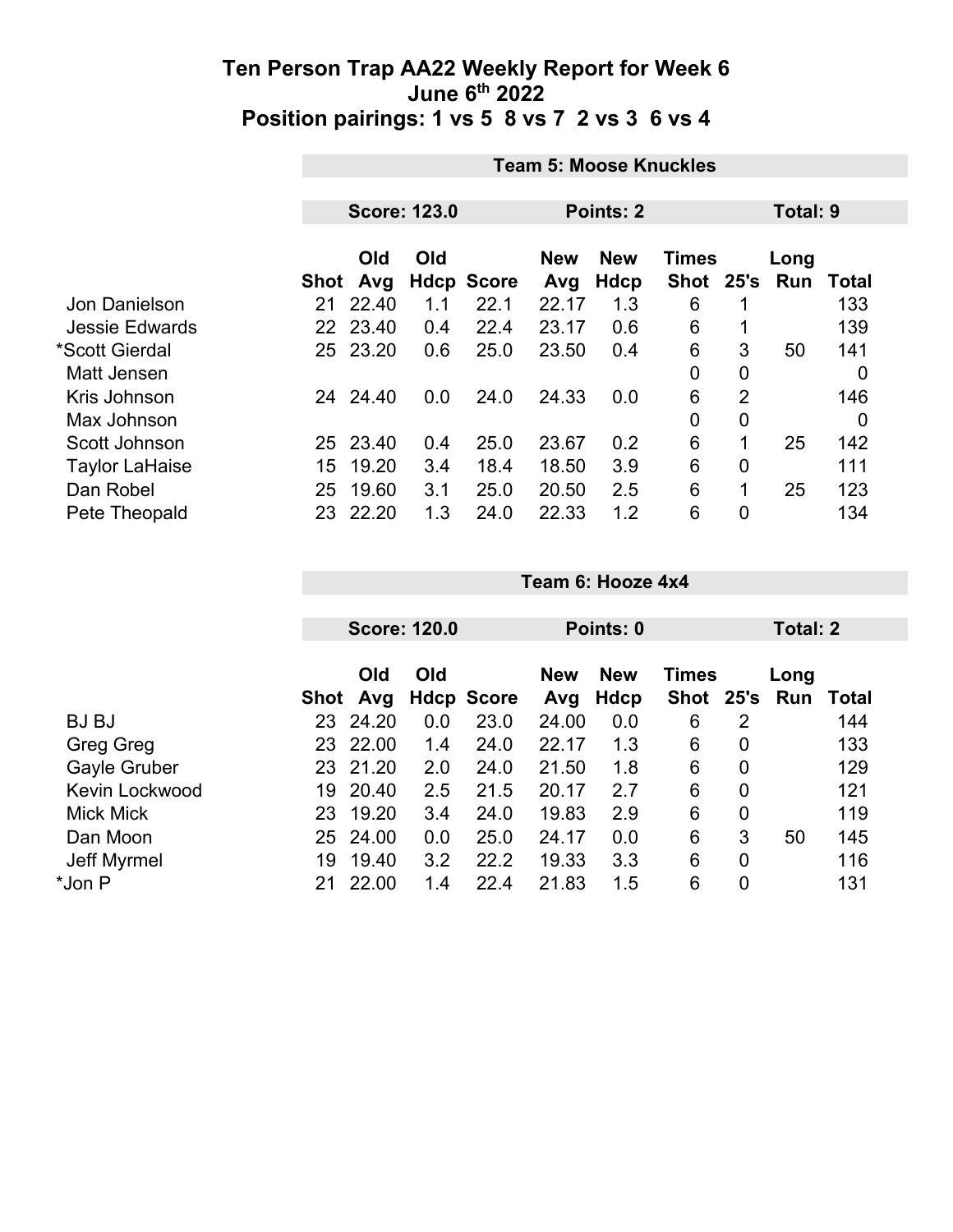|                       |      | <b>Team 7: Gunners</b> |     |                   |                   |                           |                             |      |             |       |  |
|-----------------------|------|------------------------|-----|-------------------|-------------------|---------------------------|-----------------------------|------|-------------|-------|--|
|                       |      | <b>Score: 121.0</b>    |     |                   |                   | Points: 2                 |                             |      | Total: 8    |       |  |
|                       |      |                        |     |                   |                   |                           |                             |      |             |       |  |
|                       | Shot | <b>Old</b><br>Avg      | Old | <b>Hdcp Score</b> | <b>New</b><br>Avg | <b>New</b><br><b>Hdcp</b> | <b>Times</b><br><b>Shot</b> | 25's | Long<br>Run | Total |  |
| Chas Chas             | 23   | 22.00                  | 1.4 | 24.0              | 22.20             | 1.3                       | 5                           | 0    |             | 111   |  |
| <b>Eric Fust</b>      | 20   | 20.00                  | 2.8 | 22.8              | 20.00             | 2.8                       | 6                           | 0    |             | 120   |  |
| Jon Gruhlke           |      | 22 20.40               | 2.5 | 24.0              | 20.67             | 2.3                       | 6                           | 0    |             | 124   |  |
| *Josh Hogoboom        | 25   | 24.00                  | 0.0 | 25.0              | 24.17             | 0.0                       | 6                           | 1    | 25          | 145   |  |
| <b>Chris Moore</b>    | 24   | 24.80                  | 0.0 | 24.0              | 24.67             | 0.0                       | 6                           | 4    |             | 148   |  |
| <b>Dean Riveness</b>  |      | 22 24.40               | 0.0 | 22.0              | 24.00             | 0.0                       | 6                           | 2    |             | 144   |  |
| <b>Brian Simonson</b> | 24   | 22.80                  | 0.8 | 24.0              | 23.00             | 0.7                       | 6                           | 0    |             | 138   |  |
| <b>Tom Stutelberg</b> | 18   | 17.80                  | 4.3 | 22.3              | 17.83             | 4.3                       | 6                           | 0    |             | 107   |  |
| <b>Scott Wallick</b>  | 22   | 22.40                  | 1.1 | 23.1              | 22.33             | 1.2                       | 6                           | 0    |             | 134   |  |

| Team 8: League average |                     |                                                  |  |           |       |  |          |  |  |
|------------------------|---------------------|--------------------------------------------------|--|-----------|-------|--|----------|--|--|
|                        |                     |                                                  |  |           |       |  |          |  |  |
|                        | <b>Score: 120.9</b> |                                                  |  | Points: 0 |       |  | Total: 6 |  |  |
| Old                    | Old                 | Shot Avg Hdcp Score Avg Hdcp Shot 25's Run Total |  | New New   | Times |  | Long     |  |  |

| Super Shooters: Wyatt Earp |                      | 50 |
|----------------------------|----------------------|----|
|                            | Ron Bloom            | 50 |
|                            | <b>Scott Gierdal</b> | 50 |
|                            | Scott Johnson        | 25 |
|                            | Dan Robel            | 25 |
|                            | Dan Moon             | 50 |
|                            | Josh Hogoboom        | 25 |
|                            |                      |    |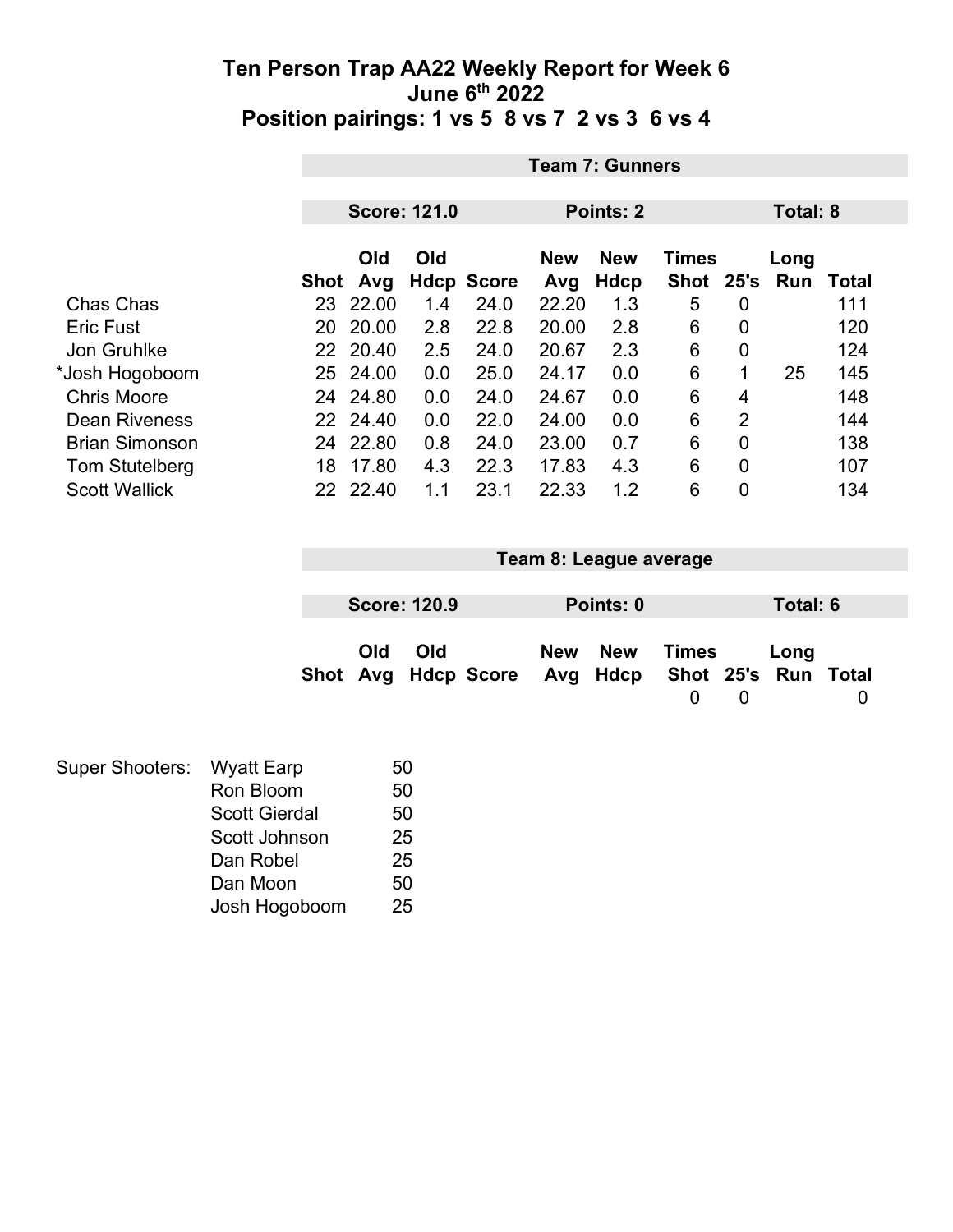## **Ten Person Trap AA22 Team Standings through week 6**

| <b>Team 5</b> | <b>Moose Knuckles</b> | 9.0 | <b>WINNER OF THE FIRST 3RD</b> |
|---------------|-----------------------|-----|--------------------------------|
| Team 7        | <b>Gunners</b>        | 8.0 |                                |
| Team 1        | <b>Honey Badgers</b>  | 8.0 |                                |
| Team 8        | League average        | 6.0 |                                |
| Team 2        | <b>Shoot Happens</b>  | 6.0 |                                |
| Team 3        | <b>Dust Bunnies</b>   | 5.0 |                                |
| Team 4        | <b>PVA</b>            | 4.0 |                                |
| Team 6        | Hooze 4x4             | 2.0 |                                |
|               |                       |     |                                |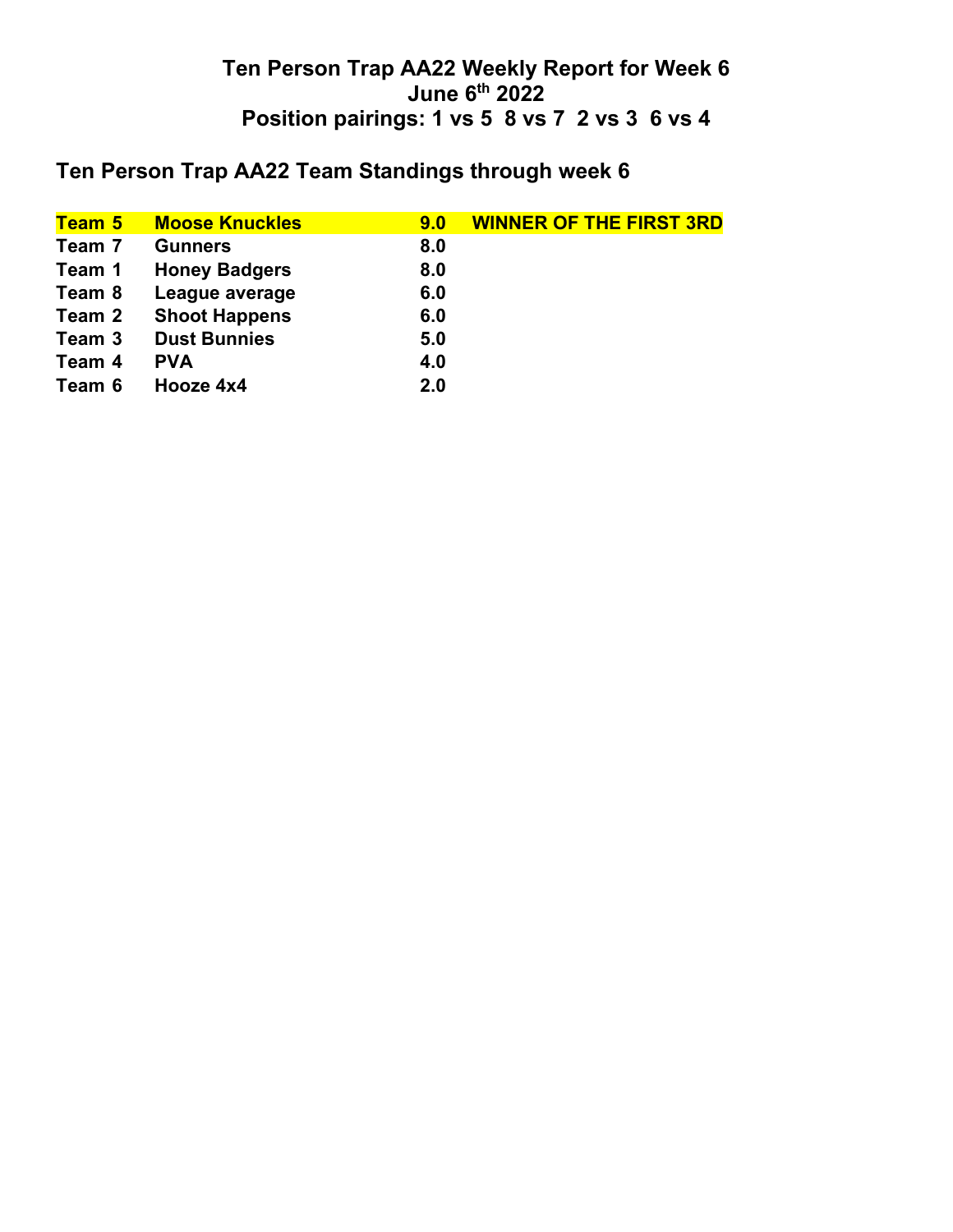# **Ten Person Trap AA22 Total Target Leaders Through Week 6**

| Shooter                 | Total | Avg   |   | <b>Rounds Straights Team</b> |                       |
|-------------------------|-------|-------|---|------------------------------|-----------------------|
| <b>Chris Moore</b>      | 148   | 24.67 | 6 | 4                            | <b>Gunners</b>        |
| Kris Johnson            | 146   | 24.33 | 6 | $\overline{2}$               | <b>Moose Knuckles</b> |
| Dan Moon                | 145   | 24.17 | 6 | 3                            | Hooze 4x4             |
| Josh Hogoboom           | 145   | 24.17 | 6 | 1                            | <b>Gunners</b>        |
| <b>Josey Wales</b>      | 145   | 24.17 | 6 | $\overline{2}$               | <b>Honey Badgers</b>  |
| <b>BJ BJ</b>            | 144   | 24.00 | 6 | $\overline{2}$               | Hooze 4x4             |
| <b>Dean Riveness</b>    | 144   | 24.00 | 6 | $\overline{2}$               | <b>Gunners</b>        |
| Craig Lux               | 143   | 23.83 | 6 | $\overline{2}$               | <b>Dust Bunnies</b>   |
| <b>Ron DeSantis</b>     | 143   | 23.83 | 6 | $\overline{2}$               | <b>Honey Badgers</b>  |
| <b>Buford T Justice</b> | 142   | 23.67 | 6 | $\mathbf 0$                  | <b>Honey Badgers</b>  |
| Scott Johnson           | 142   | 23.67 | 6 | 1                            | <b>Moose Knuckles</b> |
| Craig Eckhoff           | 142   | 23.67 | 6 | 1                            | <b>PVA</b>            |
| <b>Scott Gierdal</b>    | 141   | 23.50 | 6 | 3                            | <b>Moose Knuckles</b> |
| <b>Matt Hill</b>        | 141   | 23.50 | 6 | 1                            | <b>Shoot Happens</b>  |
| <b>Wyatt Earp</b>       | 141   | 23.50 | 6 | 3                            | <b>Honey Badgers</b>  |
| Nate Vojtech            | 140   | 23.33 | 6 | 1                            | <b>Dust Bunnies</b>   |
| Dan Lloyd               | 140   | 23.33 | 6 | $\overline{2}$               | <b>Shoot Happens</b>  |
| <b>Jessie Edwards</b>   | 139   | 23.17 | 6 | 1                            | <b>Moose Knuckles</b> |
| <b>Brian Simonson</b>   | 138   | 23.00 | 6 | 0                            | <b>Gunners</b>        |
| <b>Derek Muhl</b>       | 138   | 23.00 | 6 | 0                            | <b>Honey Badgers</b>  |
| <b>Shawnone Mickley</b> | 138   | 23.00 | 6 | 0                            | <b>Dust Bunnies</b>   |
| Ron Bloom               | 138   | 23.00 | 6 | $\overline{2}$               | <b>PVA</b>            |
| Larry Ptasienski        | 137   | 22.83 | 6 | 1                            | <b>Shoot Happens</b>  |
| <b>Tom Gallion</b>      | 136   | 22.67 | 6 | 0                            | <b>Dust Bunnies</b>   |
| <b>Kevin Bubbers</b>    | 136   | 22.67 | 6 | $\mathbf 0$                  | <b>Honey Badgers</b>  |
| <b>Jack Paladin</b>     | 135   | 22.50 | 6 | 1                            | <b>Honey Badgers</b>  |
| <b>Derrick Sodren</b>   | 135   | 22.50 | 6 | 1                            | <b>Shoot Happens</b>  |
| <b>Tom Adair</b>        | 135   | 22.50 | 6 | 0                            | <b>Shoot Happens</b>  |
| Lonnie Hoffbeck         | 135   | 22.50 | 6 | 1                            | <b>Honey Badgers</b>  |
| <b>Jake Mickley</b>     | 135   | 22.50 | 6 | 0                            | <b>Dust Bunnies</b>   |
| <b>William Munny</b>    | 134   | 22.33 | 6 | 0                            | <b>Honey Badgers</b>  |
| Pete Theopald           | 134   | 22.33 | 6 | 0                            | <b>Moose Knuckles</b> |
| Dub Armstrong           | 134   | 22.33 | 6 | 1                            | <b>Shoot Happens</b>  |
| <b>Scott Wallick</b>    | 134   | 22.33 | 6 | 0                            | <b>Gunners</b>        |
| <b>CJ Lloyd</b>         | 133   | 22.17 | 6 | 0                            | <b>Shoot Happens</b>  |
| Tyler Ptasienski        | 133   | 22.17 | 6 | 0                            | <b>Shoot Happens</b>  |
| Jon Danielson           | 133   | 22.17 | 6 | 1                            | <b>Moose Knuckles</b> |
| <b>Greg Greg</b>        | 133   | 22.17 | 6 | 0                            | Hooze 4x4             |